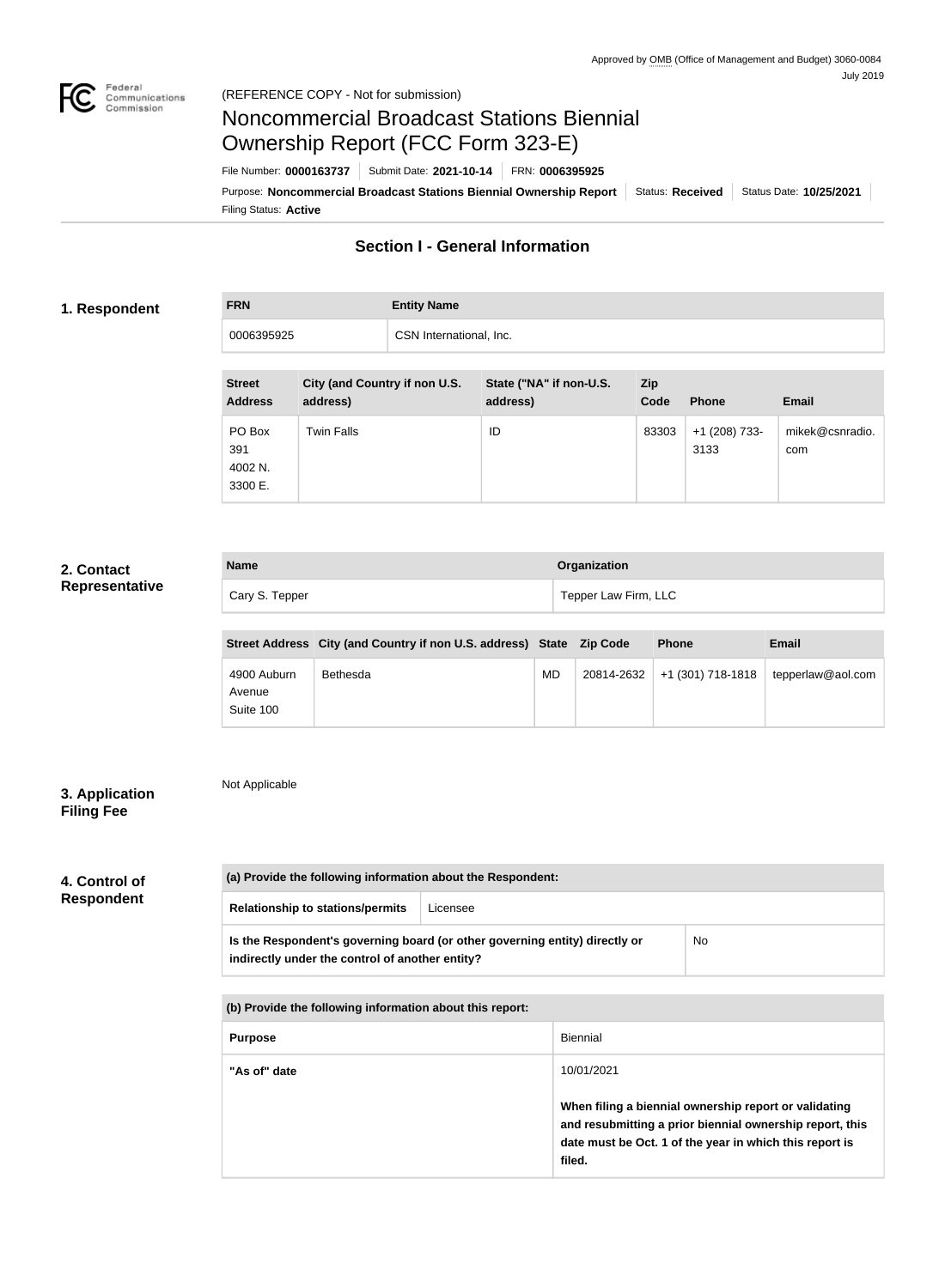**5. Licensee(s) and Station(s)**

**Respondent is filing this report to cover the following Licensee(s) and station(s):**

| Licensee/Permittee Name | <b>FRN</b> |
|-------------------------|------------|
| CSN International, Inc. | 0006395925 |

| Fac. ID No. | <b>Call Sign</b> | <b>City</b>          | <b>State</b> | <b>Service</b> |
|-------------|------------------|----------------------|--------------|----------------|
| 2868        | <b>WIFF</b>      | <b>WINDSOR</b>       | <b>NY</b>    | <b>FM</b>      |
| 5391        | <b>WSFW</b>      | <b>SENECA FALLS</b>  | <b>NY</b>    | AM             |
| 8414        | <b>KAWZ</b>      | <b>TWIN FALLS</b>    | ID           | <b>FM</b>      |
| 8417        | <b>KAWS</b>      | <b>MARSING</b>       | ID           | <b>FM</b>      |
| 8432        | <b>KEFX</b>      | <b>TWIN FALLS</b>    | ID           | <b>FM</b>      |
| 16523       | WWUN-FM          | <b>FRIAR'S POINT</b> | <b>MS</b>    | <b>FM</b>      |
| 18887       | <b>WCBX</b>      | <b>BASSETT</b>       | VA           | AM             |
| 22672       | <b>WWYC</b>      | <b>TOLEDO</b>        | OH           | AM             |
| 33324       | <b>KIPA</b>      | <b>HILO</b>          | HI           | AM             |
| 33422       | <b>KBAX-LD</b>   | <b>TWIN FALLS</b>    | ID           | LD             |
| 37433       | <b>KGNR</b>      | <b>JOHN DAY</b>      | <b>OR</b>    | <b>FM</b>      |
| 64664       | <b>WTZE</b>      | <b>TAZEWELL</b>      | VA           | AM             |
| 64665       | <b>WKQY</b>      | <b>TAZEWELL</b>      | VA           | <b>FM</b>      |
| 72657       | KMHI             | <b>MOUNTAIN HOME</b> | ID           | AM             |
| 73191       | <b>WKTR</b>      | <b>EARLYSVILLE</b>   | VA           | AM             |
| 76989       | <b>KTBJ</b>      | <b>FESTUS</b>        | <b>MO</b>    | <b>FM</b>      |
| 81138       | <b>KHJC</b>      | <b>LIHUE</b>         | HI           | <b>FM</b>      |
| 81518       | <b>KCIF</b>      | <b>HILO</b>          | HI           | <b>FM</b>      |
| 84184       | <b>KLWD</b>      | <b>GILLETTE</b>      | <b>WY</b>    | <b>FM</b>      |
| 87267       | <b>KWYC</b>      | <b>CHEYENNE</b>      | <b>WY</b>    | <b>FM</b>      |
| 87930       | <b>KJCU</b>      | <b>FORT BRAGG</b>    | CA           | <b>FM</b>      |
| 90263       | <b>KJCH</b>      | COOS BAY             | <b>OR</b>    | <b>FM</b>      |
| 90500       | <b>KWRC</b>      | <b>HERMOSA</b>       | <b>SD</b>    | <b>FM</b>      |
| 90842       | <b>KWCF</b>      | <b>SHERIDAN</b>      | <b>WY</b>    | <b>FM</b>      |
| 90917       | <b>KVIR</b>      | <b>DOLAN SPRINGS</b> | AZ           | FM             |
| 91804       | <b>KVJC</b>      | <b>GLOBE</b>         | AZ           | <b>FM</b>      |
| 92285       | <b>KKJA</b>      | <b>REDMOND</b>       | <b>OR</b>    | <b>FM</b>      |
| 92487       | <b>KTJC</b>      | <b>KELSO</b>         | <b>WA</b>    | <b>FM</b>      |
| 92491       | <b>KPIJ</b>      | <b>JUNCTION CITY</b> | <b>OR</b>    | <b>FM</b>      |
| 92987       | <b>KGSF</b>      | <b>HUNTSVILLE</b>    | <b>AR</b>    | <b>FM</b>      |
| 93587       | <b>KJFT</b>      | ARLEE                | MT           | <b>FM</b>      |
| 106475      | <b>KJCF</b>      | <b>ASOTIN</b>        | <b>WA</b>    | <b>FM</b>      |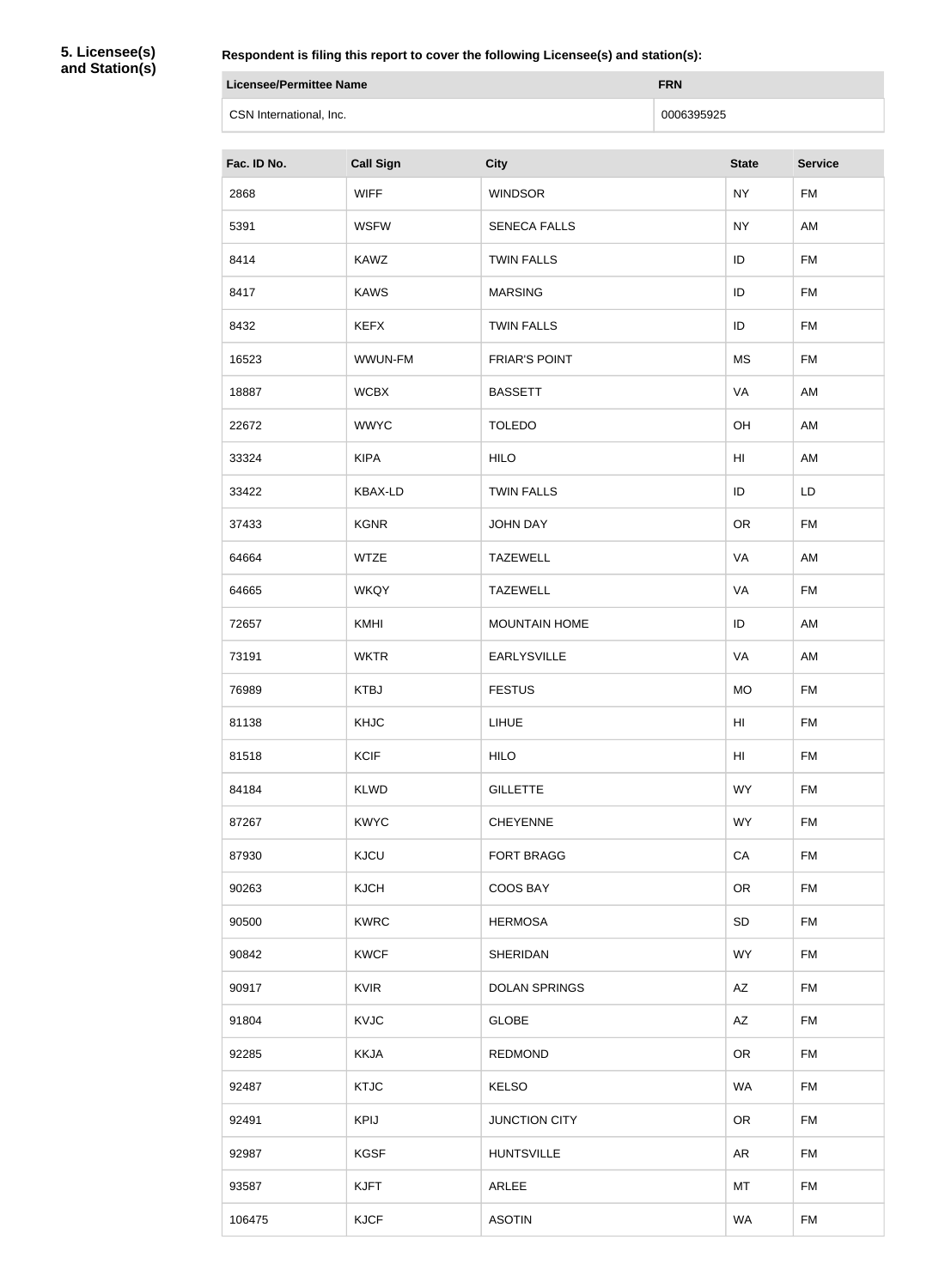| 121839 | <b>KDJC</b> | <b>BAKER</b>            | <b>OR</b> | <b>FM</b>  |
|--------|-------------|-------------------------|-----------|------------|
| 122010 | <b>WYJC</b> | <b>GREENVILLE</b>       | FL.       | <b>FM</b>  |
| 122202 | <b>WSMA</b> | <b>SCITUATE</b>         | MA        | <b>FM</b>  |
| 122209 | <b>WUJC</b> | <b>ST. MARKS</b>        | FL.       | <b>FM</b>  |
| 122517 | <b>KJCC</b> | CARNEGIE                | OK        | <b>FM</b>  |
| 122932 | <b>KNMA</b> | <b>TULAROSA</b>         | <b>NM</b> | <b>FM</b>  |
| 122934 | <b>KEFS</b> | NORTH POWDER            | <b>OR</b> | <b>FM</b>  |
| 127180 | KYTL-LD     | <b>TWIN FALLS</b>       | ID        | <b>LPD</b> |
| 171016 | <b>KGDL</b> | <b>TRENT</b>            | <b>TX</b> | <b>FM</b>  |
| 172645 | <b>KGFJ</b> | <b>BELT</b>             | MT        | <b>FM</b>  |
| 172973 | <b>WGWS</b> | ST. MARY'S CITY         | <b>MD</b> | <b>FM</b>  |
| 174458 | <b>KQDL</b> | <b>HINES</b>            | <b>OR</b> | <b>FM</b>  |
| 174640 | <b>KBJF</b> | <b>SARATOGA SPRINGS</b> | <b>UT</b> | <b>FM</b>  |
| 174802 | <b>KOGJ</b> | <b>KENAI</b>            | AK        | <b>FM</b>  |
| 176566 | <b>KNGW</b> | <b>JUNEAU</b>           | AK        | <b>FM</b>  |
| 176981 | <b>KLWL</b> | <b>CHILLICOTHE</b>      | <b>MO</b> | <b>FM</b>  |
| 191575 | KIMW        | <b>HEFLIN</b>           | LA        | <b>FM</b>  |
| 198794 | KCNU        | SILVER CITY             | ID        | <b>FM</b>  |
|        |             |                         |           |            |

# **Section II – Biennial Ownership Information**

### **1. 47 C.F.R. Section 73.3613 Documents**

Licensee Respondents that hold authorizations for one or more full power television, AM, and/or FM stations should list all contracts and other instruments set forth in 47 C.F.R. Section 73.3613(a) through (c) for the facility or facilities listed on this report. If the agreement is a network affiliation agreement, check the appropriate box. Otherwise, select "Other." Non-Licensee Respondents should select "Not Applicable" in response to this question.

| <b>Document Information</b>                     |                                                              |  |
|-------------------------------------------------|--------------------------------------------------------------|--|
| Description of contract or instrument           | Certificate of Incorporation                                 |  |
| Parties to contract or instrument               | State of Idaho                                               |  |
| Date of execution                               | 03/1999                                                      |  |
| Date of expiration                              | No expiration date                                           |  |
| <b>Agreement type</b><br>(check all that apply) | Other<br><b>Agreement Type: Corporate formation document</b> |  |

| Document Information                  |                       |  |
|---------------------------------------|-----------------------|--|
| Description of contract or instrument | Articles of Amendment |  |
| Parties to contract or instrument     | State of Idaho        |  |
| Date of execution                     | 01/2019               |  |
| Date of expiration                    | No expiration date    |  |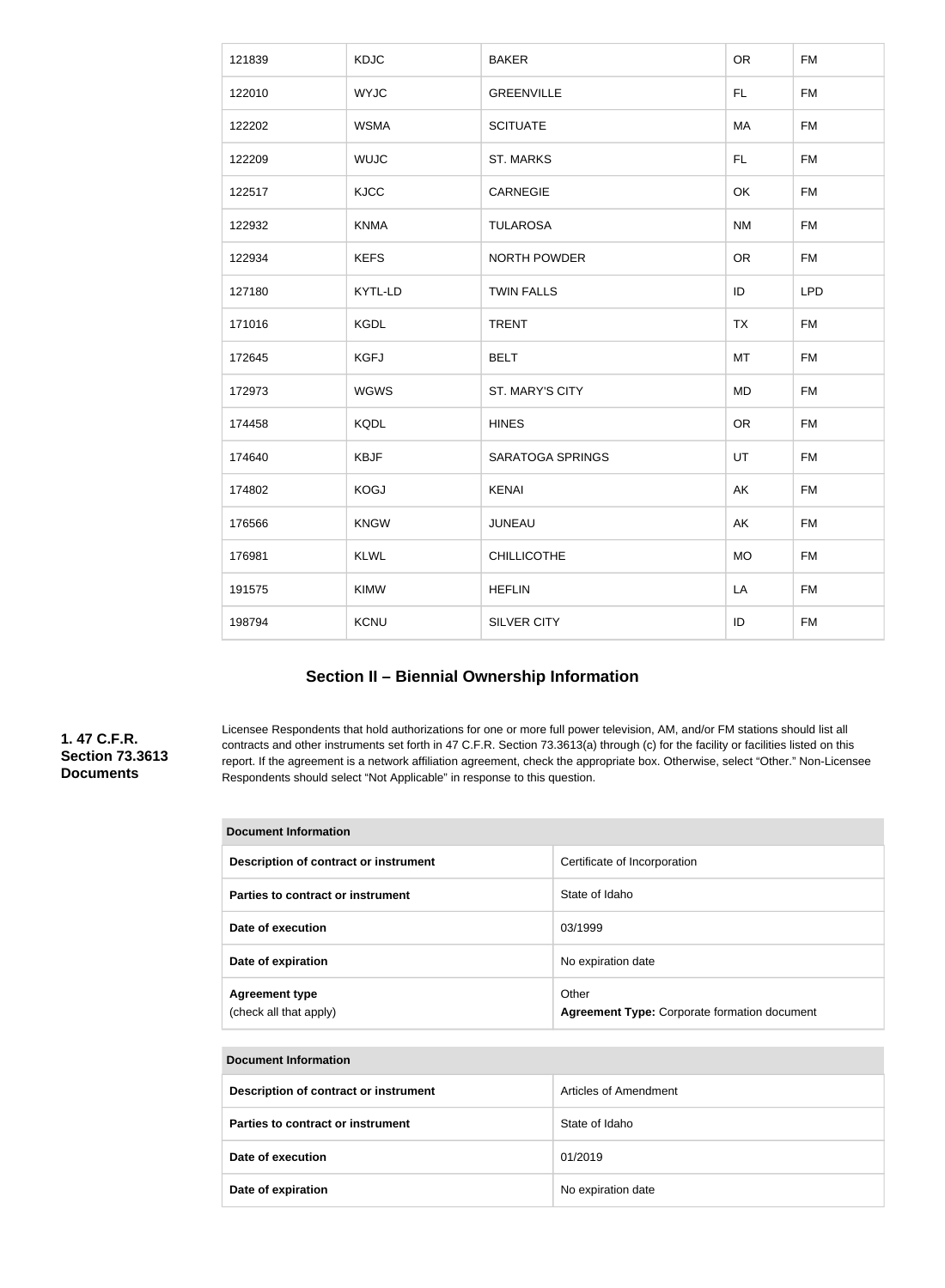| <b>Agreement type</b><br>(check all that apply) | Other<br>Agreement Type: Corporate name change filing |
|-------------------------------------------------|-------------------------------------------------------|
| Document Information                            |                                                       |
| Description of contract or instrument           | Articles of Amendment                                 |
| <b>Parties to contract or instrument</b>        | State of Idaho                                        |

**Date of execution** 10/2019

**Agreement type** (check all that apply)

**Date of expiration No expiration** date

### **2. Ownership Interests**

**(a)** Ownership Interests. This Question requires Respondents to enter detailed information about ownership interests by generating a series of subforms. Answer each question on each subform. The first subform listing should be for the Respondent itself. If the Respondent is not a natural person, also list each of the officers, members of the governing board (or other governing entity), stockholders, and any other persons or entities with a direct attributable interest in the Respondent pursuant to the standards set forth in 47 C.F.R. Section 73.3555. (A "direct" interest is one that is not held through any intervening companies or entities.) List each interest holder with a direct attributable interest in the Respondent separately.

Other

directors

**Agreement Type:** Updating the names of the corporate

Leave the percentage of total assets (Equity Debt Plus) field blank for an interest holder unless that interest holder has an attributable interest in the Respondent solely on the basis of the Commission's Equity Debt Plus attribution standard, 47 C.F.R. Section 73.3555, Note 2(i).

In the case of vertical or indirect ownership structures, list only those interests in the Respondent that also represent an attributable interest in the Licensee(s) for which the report is being submitted.

Entities that are part of an organizational structure that includes holding companies or other forms of indirect ownership must file separate ownership reports. In such a structure do not report, or file a separate report for, any interest holder that does not have an attributable interest in the Licensee(s) for which the report is being submitted.

Please see the Instructions for further detail concerning interests that must be reported in response to this question.

The Respondent must provide an FCC Registration Number for each interest holder reported in response to this question. Please see the Instructions for detailed information and guidance concerning this requirement.

| <b>Ownership Information</b>                          |                                     |                      |  |
|-------------------------------------------------------|-------------------------------------|----------------------|--|
| <b>FRN</b>                                            | 0006395925                          |                      |  |
| <b>Entity Name</b>                                    | CSN International, Inc.             |                      |  |
| <b>Address</b>                                        | PO Box                              | 391                  |  |
|                                                       | <b>Street 1</b>                     | 4002 N. 3300 E.      |  |
|                                                       | <b>Street 2</b>                     |                      |  |
|                                                       | <b>City</b>                         | <b>Twin Falls</b>    |  |
|                                                       | State ("NA" if non-U.S.<br>address) | ID                   |  |
|                                                       | <b>Zip/Postal Code</b>              | 83303                |  |
|                                                       | Country (if non-U.S.<br>address)    | <b>United States</b> |  |
| <b>Listing Type</b>                                   | Respondent                          |                      |  |
| <b>Positional Interests</b><br>(check all that apply) | Respondent                          |                      |  |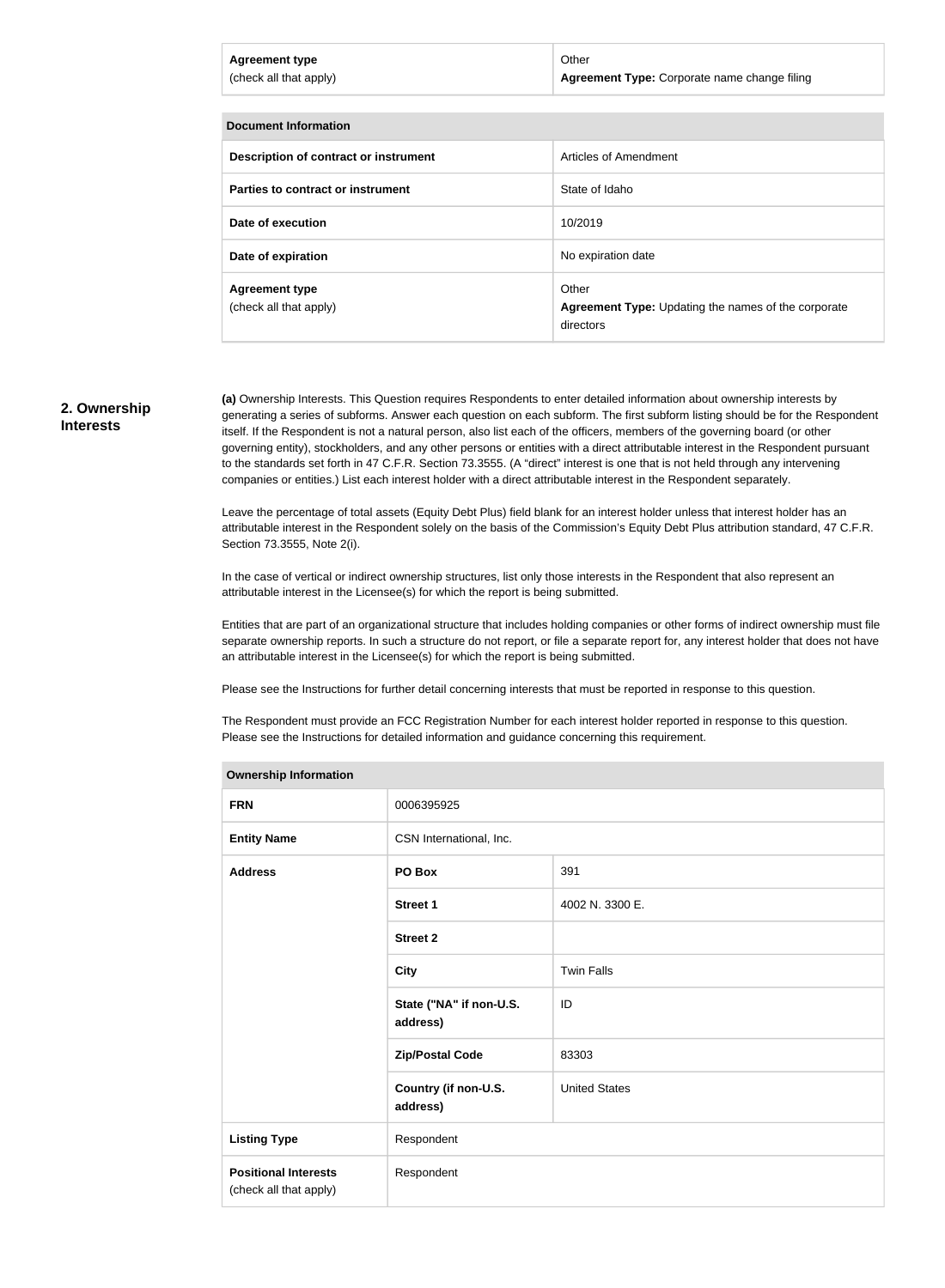| <b>Tribal Nation or Tribal</b><br><b>Entity</b>                                                                            | Interest holder is not a Tribal nation or Tribal entity |         |     |
|----------------------------------------------------------------------------------------------------------------------------|---------------------------------------------------------|---------|-----|
| <b>Interest Percentages</b>                                                                                                | Voting                                                  | $0.0\%$ |     |
| (enter percentage values)<br>from $0.0$ to $100.0$ )                                                                       | <b>Equity</b>                                           | $0.0\%$ |     |
|                                                                                                                            | <b>Total assets (Equity Debt</b><br>Plus)               | $0.0\%$ |     |
| Does interest holder have an attributable interest in one or more broadcast stations<br>that do not appear on this report? |                                                         |         | No. |

| <b>Ownership Information</b>                                                                                                     |                                                       |                        |  |  |
|----------------------------------------------------------------------------------------------------------------------------------|-------------------------------------------------------|------------------------|--|--|
| <b>FRN</b>                                                                                                                       | 9990137041                                            |                        |  |  |
| <b>Name</b>                                                                                                                      | <b>Ariel Kestler</b>                                  |                        |  |  |
| <b>Address</b>                                                                                                                   | PO Box                                                | 1183                   |  |  |
|                                                                                                                                  | <b>Street 1</b>                                       |                        |  |  |
|                                                                                                                                  | <b>Street 2</b>                                       |                        |  |  |
|                                                                                                                                  | <b>City</b>                                           | <b>Twin Falls</b>      |  |  |
|                                                                                                                                  | State ("NA" if non-U.S.<br>address)                   | ID                     |  |  |
|                                                                                                                                  | <b>Zip/Postal Code</b>                                | 83301                  |  |  |
|                                                                                                                                  | Country (if non-U.S.<br>address)                      | <b>United States</b>   |  |  |
| <b>Listing Type</b>                                                                                                              | Other Interest Holder                                 |                        |  |  |
| <b>Positional Interests</b><br>(check all that apply)                                                                            | Member of Governing Board (or other governing entity) |                        |  |  |
| <b>Principal Profession or</b><br><b>Occupation</b>                                                                              | None                                                  |                        |  |  |
| By Whom Appointed or<br><b>Elected</b>                                                                                           | <b>Board of Directors</b>                             |                        |  |  |
| Citizenship, Gender,                                                                                                             | <b>Citizenship</b>                                    | <b>US</b>              |  |  |
| <b>Ethnicity, and Race</b><br><b>Information (Natural</b>                                                                        | Gender                                                | Female                 |  |  |
| Persons Only)                                                                                                                    | <b>Ethnicity</b>                                      | Not Hispanic or Latino |  |  |
|                                                                                                                                  | Race                                                  | White                  |  |  |
| <b>Interest Percentages</b>                                                                                                      | Voting                                                | 12.0%                  |  |  |
| (enter percentage values<br>from 0.0 to 100.0)                                                                                   | <b>Equity</b>                                         | 00.0%                  |  |  |
|                                                                                                                                  | <b>Total assets (Equity Debt</b><br>Plus)             | 0.0%                   |  |  |
| Does interest holder have an attributable interest in one or more broadcast stations<br>No<br>that do not appear on this report? |                                                       |                        |  |  |

# **Ownership Information FRN** 9990137042 **Name** Michael Kestler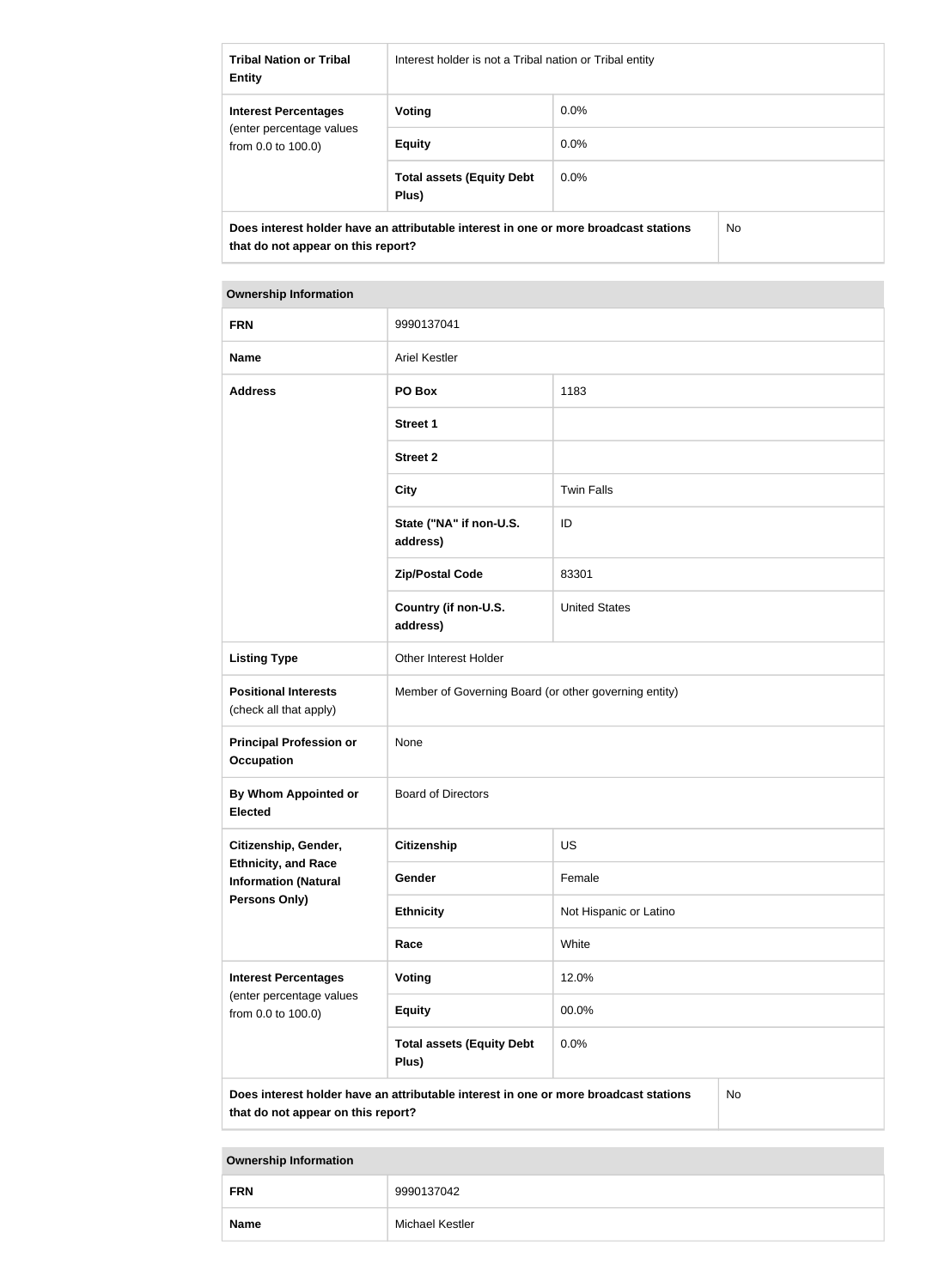| <b>Address</b>                                                                    | PO Box                                                                                                                                              | 1183                   |     |
|-----------------------------------------------------------------------------------|-----------------------------------------------------------------------------------------------------------------------------------------------------|------------------------|-----|
|                                                                                   | <b>Street 1</b>                                                                                                                                     |                        |     |
|                                                                                   | <b>Street 2</b>                                                                                                                                     |                        |     |
|                                                                                   | <b>City</b>                                                                                                                                         | <b>Twin Falls</b>      |     |
|                                                                                   | State ("NA" if non-U.S.<br>address)                                                                                                                 | ID                     |     |
|                                                                                   | <b>Zip/Postal Code</b>                                                                                                                              | 83301                  |     |
|                                                                                   | Country (if non-U.S.<br>address)                                                                                                                    | <b>United States</b>   |     |
| <b>Listing Type</b>                                                               | Other Interest Holder                                                                                                                               |                        |     |
| <b>Positional Interests</b><br>(check all that apply)                             | Officer, Member of Governing Board (or other governing entity)                                                                                      |                        |     |
| <b>Principal Profession or</b><br><b>Occupation</b>                               | Pastor                                                                                                                                              |                        |     |
| <b>By Whom Appointed or</b><br><b>Elected</b>                                     | <b>Board of Directors</b>                                                                                                                           |                        |     |
| Citizenship, Gender,                                                              | <b>Citizenship</b>                                                                                                                                  | US                     |     |
| <b>Ethnicity, and Race</b><br><b>Information (Natural</b><br><b>Persons Only)</b> | Gender                                                                                                                                              | Male                   |     |
|                                                                                   | <b>Ethnicity</b>                                                                                                                                    | Not Hispanic or Latino |     |
|                                                                                   | Race                                                                                                                                                | White                  |     |
| <b>Interest Percentages</b>                                                       | <b>Voting</b>                                                                                                                                       | 88.0%                  |     |
| (enter percentage values<br>from 0.0 to 100.0)                                    | <b>Equity</b>                                                                                                                                       | 00.0%                  |     |
|                                                                                   | <b>Total assets (Equity Debt</b><br>Plus)                                                                                                           | 00.0%                  |     |
| that do not appear on this report?                                                | Does interest holder have an attributable interest in one or more broadcast stations                                                                |                        | No  |
|                                                                                   | (b) Respondent certifies that any interests, including equity, financial, or voting<br>interests, not reported in this filing are non-attributable. |                        | Yes |

| (c) Is Respondent seeking an attribution exemption for any officer or director with<br>duties wholly unrelated to the Licensee(s)?                                                                                             | No |
|--------------------------------------------------------------------------------------------------------------------------------------------------------------------------------------------------------------------------------|----|
| If "Yes," complete the information in the required fields and submit an Exhibit fully describing<br>that individual's duties and responsibilities, and explaining why that individual should not be<br>attributed an interest. |    |

**3. Organizational Chart (Licensees Only)**

Attach a flowchart or similar document showing the Licensee's vertical ownership structure including the Licensee and all entities that have attributable interests in the Licensee. Licensees with a single parent entity may provide a brief explanatory textual Exhibit in lieu of a flowchart or similar document. Licensees without parent entities should so indicate in a textual Exhibit.

**Non-Licensee Respondents should select "N/A" in response to this question.**

A vertical ownership structure exhibit is not required since the licensee does not have a parent entity.